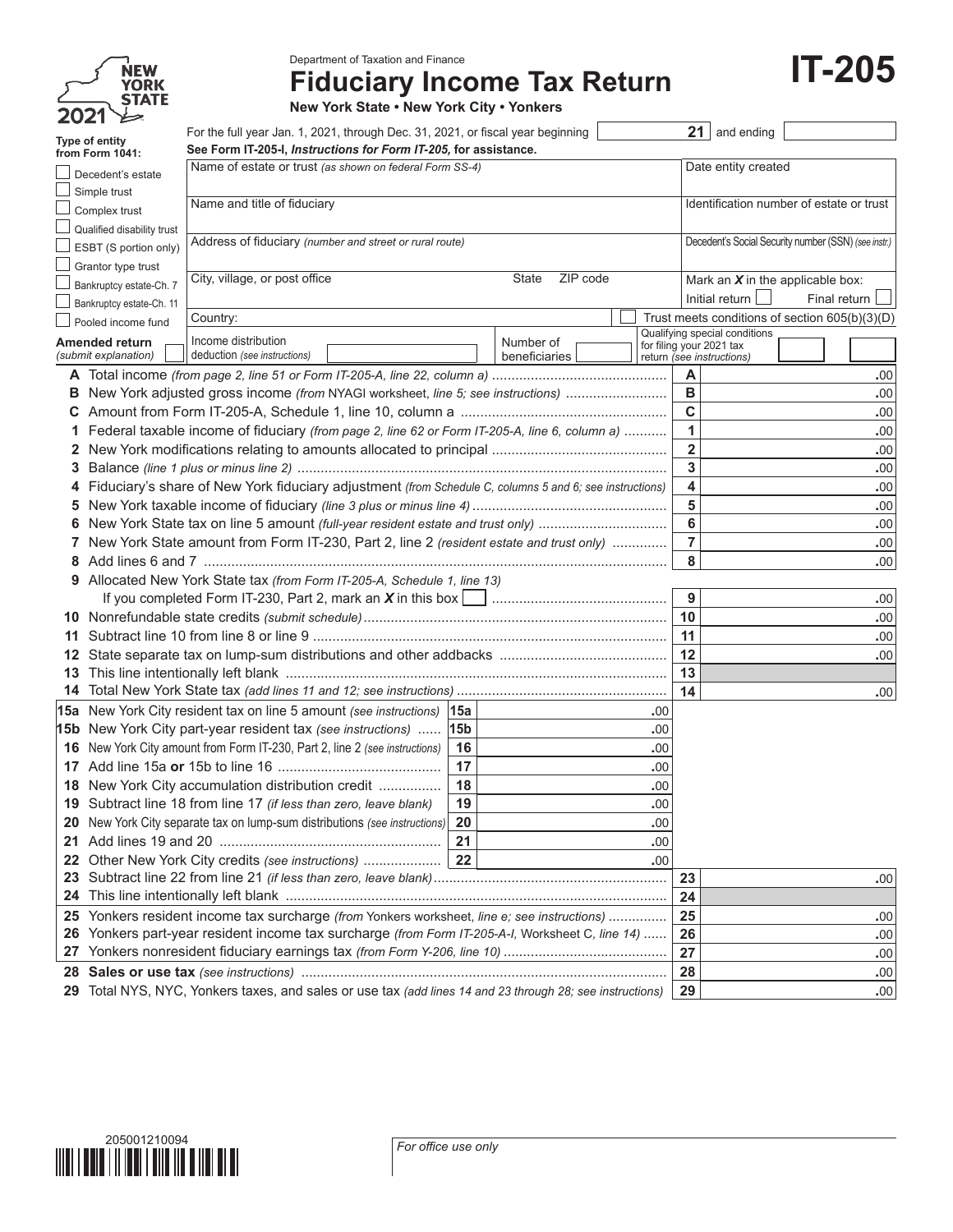|          |          |                                                                                                                                                                                                         | 30       | .00                                  |
|----------|----------|---------------------------------------------------------------------------------------------------------------------------------------------------------------------------------------------------------|----------|--------------------------------------|
| 31.      |          |                                                                                                                                                                                                         | 31       | .00                                  |
|          |          |                                                                                                                                                                                                         | 32       | .00                                  |
|          |          | 32a Amount paid with original return, plus additional tax paid after your original return was filed (see instr.)                                                                                        | 32a      | .00                                  |
|          |          | 33 Refundable credits   Identify:                                                                                                                                                                       | 33       | .00                                  |
|          |          |                                                                                                                                                                                                         | 34       | .00                                  |
|          |          |                                                                                                                                                                                                         | 35       | .00                                  |
|          |          |                                                                                                                                                                                                         | 36       | .00                                  |
| 37       |          | Total payments (add lines 32 through 36; if this is an amended return, see instructions)                                                                                                                | 37       | .00                                  |
|          |          | 38 Amount overpaid (if line 37 is more than the total of lines 29 and 42, subtract the total of                                                                                                         |          |                                      |
|          |          |                                                                                                                                                                                                         | 38       | .00                                  |
|          |          | 39 Amount of line 38 to be refunded                                                                                                                                                                     |          |                                      |
|          |          | Mark an X in one box: direct deposit (complete line 71) $\Box$ - or - paper check                                                                                                                       | 39       | .00                                  |
|          |          | TIP: Use this amount to check your refund status online.                                                                                                                                                |          | <b>Refund?</b> Direct deposit is the |
|          |          |                                                                                                                                                                                                         |          | easiest, fastest way to get your     |
|          |          | 40 Amount of line 38 that you want applied to your 2022 estimated tax   40<br>.00 <sub>1</sub>                                                                                                          |          | refund.                              |
|          |          | 41 Amount you owe (if line 37 is less than the total of lines 29, 42, and 42a, subtract line 37 from the total                                                                                          |          | See page 13 of the instructions      |
|          |          | of lines 29, 42, and 42a). To pay by electronic funds withdrawal, mark an $X$ in the box<br>and                                                                                                         |          | for payment options.                 |
|          |          | fill in lines 71 and 72. If you pay by check or money order you must complete                                                                                                                           |          |                                      |
|          |          |                                                                                                                                                                                                         | 41       | .00                                  |
|          |          | 42 Estimated tax penalty (see instructions)   42<br>.00                                                                                                                                                 |          |                                      |
|          |          | 42a Other penalties and interest (see instructions)   42a<br>.00<br>Schedule A Details of federal taxable income of a fiduciary of a resident estate or trust - Enter items as reported for federal tax |          |                                      |
|          |          |                                                                                                                                                                                                         |          |                                      |
|          |          |                                                                                                                                                                                                         |          |                                      |
|          |          | purposes or submit federal Form 1041. Submit a copy of federal Schedule K-1 (Form 1041) for each beneficiary.                                                                                           |          |                                      |
|          |          |                                                                                                                                                                                                         | 43       | .00                                  |
|          |          |                                                                                                                                                                                                         | 44       | .00                                  |
|          |          | 45 Business income (or loss) (submit copy of federal Schedule C, Form 1040)                                                                                                                             | 45       | .00                                  |
|          |          |                                                                                                                                                                                                         | 46       | .00                                  |
|          |          | 47 Rents, royalties, partnerships, other estates & trusts (submit copy of federal Schedule E, Form 1040)                                                                                                | 47       | .00                                  |
| Income   |          |                                                                                                                                                                                                         | 48       | .00                                  |
|          |          |                                                                                                                                                                                                         | 49       | .00                                  |
|          |          |                                                                                                                                                                                                         | 50       | .00                                  |
|          |          |                                                                                                                                                                                                         | 51       | .00                                  |
|          |          |                                                                                                                                                                                                         | 52       | .00                                  |
|          |          |                                                                                                                                                                                                         | 53       | .00                                  |
| w        |          |                                                                                                                                                                                                         | 54       | .00                                  |
|          |          |                                                                                                                                                                                                         | 55       | .00                                  |
|          | 56<br>57 |                                                                                                                                                                                                         | 56       | .00<br>.00                           |
|          | 58       |                                                                                                                                                                                                         | 57       | .00                                  |
| Deductio | 59       | Income distribution deduction (submit copy of federal Schedules K-1, Form 1041, for each beneficiary)                                                                                                   | 58<br>59 | .00                                  |
|          | 59a      |                                                                                                                                                                                                         | 59a      | .00                                  |
|          | 60       | Qualified business income deduction (submit copy of federal Form 8995 or 8995-A)                                                                                                                        | 60       |                                      |
|          | 61       |                                                                                                                                                                                                         | 61       | .00<br>.00                           |

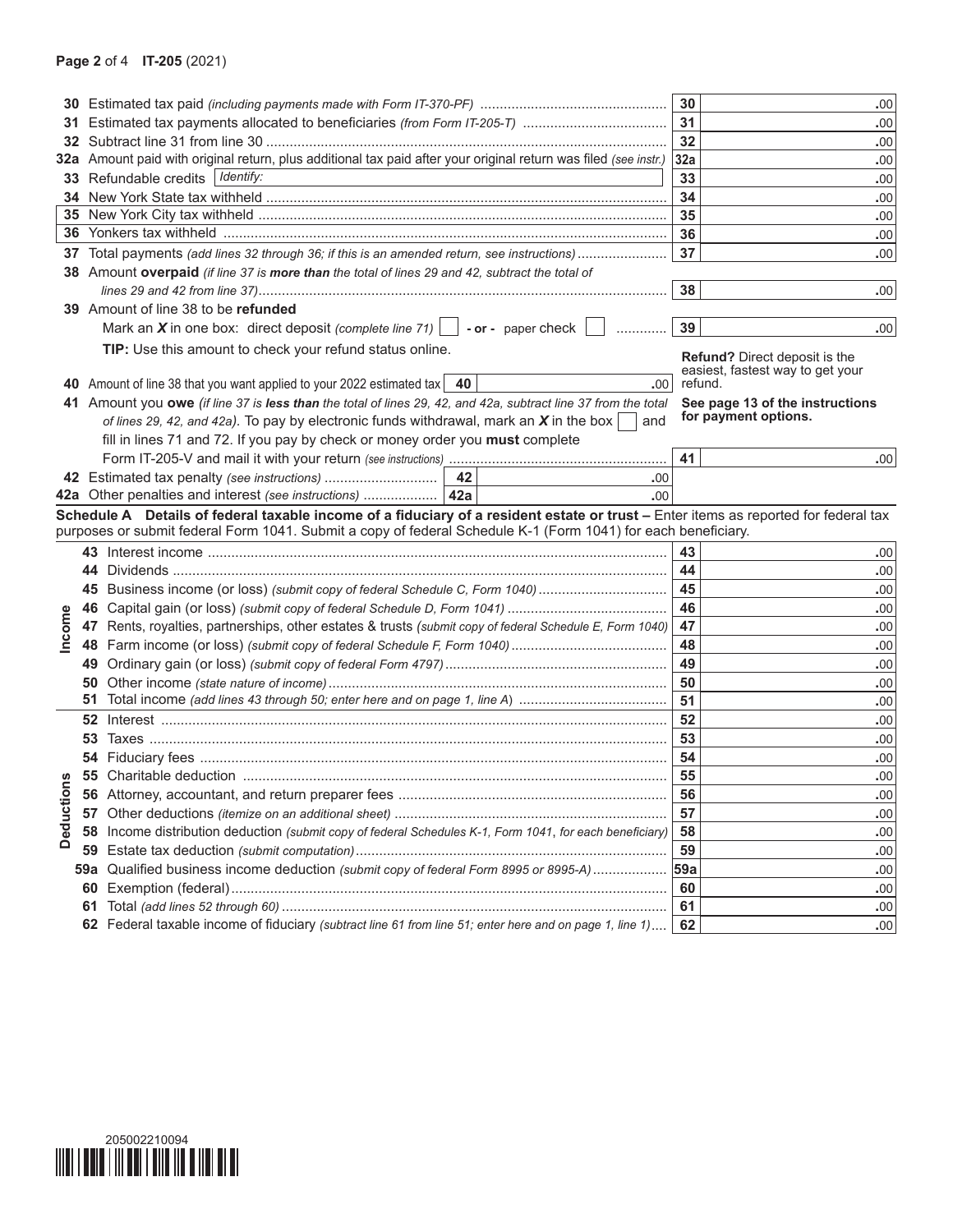|                     |         | Schedule B – New York fiduciary adjustment of a resident or a nonresident estate or trust or a part-year resident trust                                                                         |     |     |            |                  |
|---------------------|---------|-------------------------------------------------------------------------------------------------------------------------------------------------------------------------------------------------|-----|-----|------------|------------------|
|                     | 63      | Interest income on state and local bonds other than New York (gross amount not included in federal income)                                                                                      |     |     | 63         | .00              |
|                     | 64      | Income taxes (or general sales tax, if applicable) deducted on federal fiduciary return (see instructions)                                                                                      |     |     | 64         | .00              |
| Additions           |         |                                                                                                                                                                                                 |     |     | 65         | .00.             |
|                     |         |                                                                                                                                                                                                 |     |     | 66         | .00 <sub>1</sub> |
|                     | 67      | Interest income on U.S. obligations included in federal income   67                                                                                                                             |     | .00 |            |                  |
| <b>Subtractions</b> |         | 68 Other (from Form IT-225, line 18; see instructions)    68                                                                                                                                    |     | .00 |            |                  |
|                     |         |                                                                                                                                                                                                 |     |     | 69         | .00 <sub>1</sub> |
|                     | 70      | New York fiduciary adjustment <i>(difference between lines 66 and 69; enter here and on total line in</i>                                                                                       |     |     |            |                  |
|                     |         |                                                                                                                                                                                                 |     |     | 70         | .00 <sub>1</sub> |
|                     |         | e 70a Total additions (from Form IT-558, line 9; see instructions)                                                                                                                              | 70a | .00 |            |                  |
|                     | $E$ 70b | Total subtractions (from Form IT-558, line 18; see instructions)  70b                                                                                                                           |     | .00 |            |                  |
|                     |         |                                                                                                                                                                                                 |     |     |            |                  |
|                     |         |                                                                                                                                                                                                 |     |     | <b>70c</b> | .00              |
|                     |         |                                                                                                                                                                                                 |     |     |            |                  |
|                     |         | Schedule C – Shares of New York fiduciary adjustment of a resident or a nonresident estate or trust or a part-year resident<br>trust (Submit additional sheets, if necessary; see instructions) |     |     |            |                  |

## Schedule C – Shares of New York fiduciary adjustment of a resident or a nonresident estate or trust or a part-year resident *trust (Submit additional sheets, if necessary; see instructions)*

|   | <b>es 70a</b> Total additions <i>(from Form IT-558, line 9; see instructions)</i><br><b>∟ 70b</b> Total subtractions <i>(from Form IT-558, line 18; see instructions)</i> |  |                                            | ∣70al         |                                                                                                                                                   | .00          |                           |  |             |
|---|---------------------------------------------------------------------------------------------------------------------------------------------------------------------------|--|--------------------------------------------|---------------|---------------------------------------------------------------------------------------------------------------------------------------------------|--------------|---------------------------|--|-------------|
|   | Total subtractions (from Form IT-558, line 18; see instructions) 70b                                                                                                      |  |                                            |               |                                                                                                                                                   | .00          |                           |  |             |
|   | E 70c Form IT-558 fiduciary adjustment (difference between lines 70a and 70b; enter here and $\Omega$ on total line in Schedule C, column 6, if annicable)                |  |                                            |               |                                                                                                                                                   |              |                           |  |             |
|   |                                                                                                                                                                           |  |                                            |               |                                                                                                                                                   | 70c          |                           |  | .001        |
|   |                                                                                                                                                                           |  |                                            |               |                                                                                                                                                   |              |                           |  |             |
|   | <b>trust</b> (Submit additional sheets, if necessary; see instructions)                                                                                                   |  |                                            |               | Schedule C - Shares of New York fiduciary adjustment of a resident or a nonresident estate or trust or a part-year resident                       |              |                           |  |             |
|   |                                                                                                                                                                           |  |                                            |               | Beneficiary information – List the beneficiary's name and address here. If the beneficiary is a nonresident of NYS or Yonkers, mark an $X$ in the |              |                           |  |             |
|   |                                                                                                                                                                           |  |                                            |               | applicable box. For each beneficiary, complete columns 2 through 6 on the corresponding lines below.                                              |              |                           |  |             |
|   | $1 -$ Name                                                                                                                                                                |  | <b>1b – Number and street</b>              |               | City                                                                                                                                              | <b>State</b> | ZIP code                  |  | NYS Yonkers |
| a |                                                                                                                                                                           |  |                                            |               |                                                                                                                                                   |              |                           |  |             |
| b |                                                                                                                                                                           |  |                                            |               |                                                                                                                                                   |              |                           |  |             |
| c |                                                                                                                                                                           |  |                                            |               |                                                                                                                                                   |              |                           |  |             |
|   | <b>2 – Identifying number</b>                                                                                                                                             |  | Shares of federal distributable net income |               | 5 - Shares of New York                                                                                                                            |              | 6 - Shares of Form IT-558 |  |             |
|   | of beneficiary                                                                                                                                                            |  | $3 -$ Amount                               | $4 - Percent$ | fiduciary adjustment                                                                                                                              |              | fiduciary adjustment      |  |             |
| a |                                                                                                                                                                           |  | .00                                        |               |                                                                                                                                                   | .00          |                           |  | .00         |
| b |                                                                                                                                                                           |  | .00                                        |               |                                                                                                                                                   | .00          | .00                       |  |             |
| c |                                                                                                                                                                           |  | .00                                        |               |                                                                                                                                                   | .00          |                           |  | .00.        |
|   | Totals from additional sheets<br>.00                                                                                                                                      |  |                                            |               |                                                                                                                                                   | .00<br>.00   |                           |  |             |
|   |                                                                                                                                                                           |  | .00                                        |               |                                                                                                                                                   | .00          |                           |  | .00.        |
|   | Totals                                                                                                                                                                    |  | .00                                        | 100%          |                                                                                                                                                   | .00          |                           |  | .00         |
|   |                                                                                                                                                                           |  |                                            |               | A This total must equal line 70 amount A This total must equal line 70c amount                                                                    |              |                           |  |             |
|   | Additional estate or trust information                                                                                                                                    |  |                                            |               |                                                                                                                                                   |              |                           |  |             |

|  |  |  |  |  |  |  | A If inter vivos trust, enter name and address of grantor: |  |  |
|--|--|--|--|--|--|--|------------------------------------------------------------|--|--|
|--|--|--|--|--|--|--|------------------------------------------------------------|--|--|

| If revocable trust which changed state or city residence during the year, enter the date of the change of residence (see instr.):<br>В                                                                      |                                               |
|-------------------------------------------------------------------------------------------------------------------------------------------------------------------------------------------------------------|-----------------------------------------------|
| Resident status – mark an $X$ in all boxes that apply:<br>C.                                                                                                                                                |                                               |
| NYS full-year resident estate or trust<br>(1)<br>(5)                                                                                                                                                        | NYC part-year resident trust                  |
| NYS part-year resident trust<br>(2)<br>(6)                                                                                                                                                                  | Yonkers full-year resident estate or trust    |
| NYS full-year nonresident estate or trust<br>(3)<br>(7)                                                                                                                                                     | Yonkers part-year resident trust              |
| NYC full-year resident estate or trust<br>(4)<br>(8)                                                                                                                                                        | Yonkers full-year nonresident estate or trust |
| <b>D</b> If an estate, indicate last known address of decedent                                                                                                                                              |                                               |
| <b>E</b> Nonresident estate - indicate state of residency                                                                                                                                                   |                                               |
| F Submit a list of executors or trustees with their addresses and identification numbers (SSN or EIN).                                                                                                      |                                               |
| G If a grantor trust, enter the identification number (SSN or EIN) of the individual reporting the income/loss                                                                                              |                                               |
| H Has the estate or trust (or an entity of which the estate or trust is an owner) been convicted of Bribery<br>Involving Public Servants and Related Offenses, Corrupting the Government, or Defrauding the |                                               |
|                                                                                                                                                                                                             | Yes<br>N٥                                     |
| Was the estate or trust required to report any nonqualified deferred compensation, as required by IRC § 457A,                                                                                               |                                               |
|                                                                                                                                                                                                             | Yes                                           |
|                                                                                                                                                                                                             |                                               |